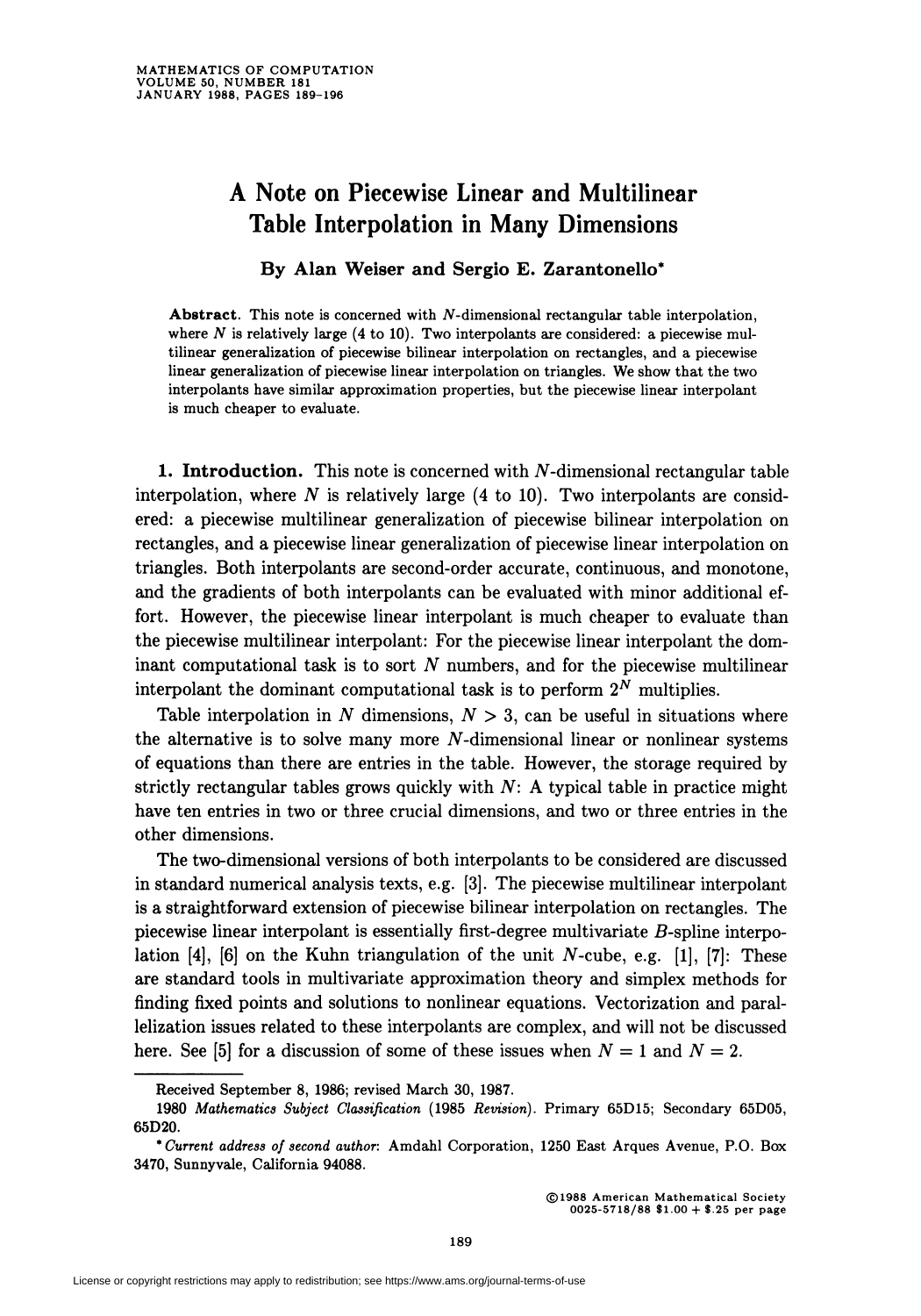An *N*-dimensional rectangular table interpolant is an approximation  $F(x_1,...,x_N)$  to a function  $f(x_1,...,x_N)$  which is computed from table values of  $f$ 

$$
\{f(X_{i_1}, X_{i_2}, \ldots, X_{i_N}) : i_1 = 1, \ldots, n_1, \ldots, i_N = 1, \ldots, n_N\}.
$$

The gradient of the interpolant is

$$
\nabla F(x_1,\ldots,x_N)=(F^{x_1},\ldots,F^{x_N})^T=\left(\frac{\partial F}{\partial x_1},\ldots,\frac{\partial F}{\partial x_N}\right)^T
$$

Both interpolants to be considered first find appropriate table intervals

$$
(X_{I_1}, X_{I_1+1}), \ldots, (X_{I_N}, X_{I_N+1})
$$

such that

$$
X_{I_1}\leq x_1\leq X_{I_1+1},\ldots,X_{I_N}\leq x_N\leq X_{I_N}.
$$

This can be done, for example, by the subroutine INTERV [2]. Scaling each interval to (0, 1) reduces the problem to that of finding an interpolant  $G(y_1, \ldots, y_N)$  which approximates  $g(y_1,\ldots, y_N)$  in the unit N-cube

$$
\Omega = \{(y_1, \ldots, y_N): 0 \le y_1 \le 1, \ldots, 0 \le y_N \le 1\}
$$

using the table values

$$
\{g(j_1,\ldots,j_N)\colon j_1=0 \text{ or } 1,\ldots,j_N=0 \text{ or } 1\},\
$$

where

$$
y_i = \frac{x_i - X_{I_i}}{X_{I_i+1} - X_{I_i}}
$$
 and  $g(j_1, ..., j_N) = f(X_{I_1+j_1}, ..., X_{I_N+j_N}).$ 

The two interpolants will now be described.

2. A Piecewise Multilinear Interpolant. The piecewise multilinear interpolant  $F_M$  can be computed recursively:

$$
F_M = G(y_1, \dots, y_N)
$$
  
=  $G(y_1, \dots, y_{N-1}, 0) + y_N G^{y_N}(y_1, \dots, y_N)$ 

where

$$
G^{\mathbf{y}_N}(y_1,\ldots,y_N)=G(y_1,\ldots,y_{N-1},1)-G(y_1,\ldots,y_{N-1},0).
$$

In general,

$$
G(y_1,..., y_i, j_{i+1},..., j_N)
$$
  
=  $G(y_1,..., y_{i-1}, 0, j_{i+1},..., j_N) + y_i G^{y_i}(y_1,..., y_i, j_{i+1},..., j_N),$ 

where

$$
G^{y_i}(y_1,\ldots,y_i,j_{i+1},\ldots,j_N) = G(y_1,\ldots,y_{i-1},1,j_{i+1},\ldots,j_N) - G(y_1,\ldots,y_{i-1},0,j_{i+1},\ldots,j_N)
$$

and

$$
G(j_1,\ldots,j_N)=g(j_1,\ldots,j_N).
$$

For example, when  $N = 3$ , letting  $y_1 = x$ ,  $y_2 = y$ , and  $y_3 = z$ ,

$$
G_M = G(x, y, z) = G(x, y, 0) + z(G(x, y, 1) - G(x, y, 0)),
$$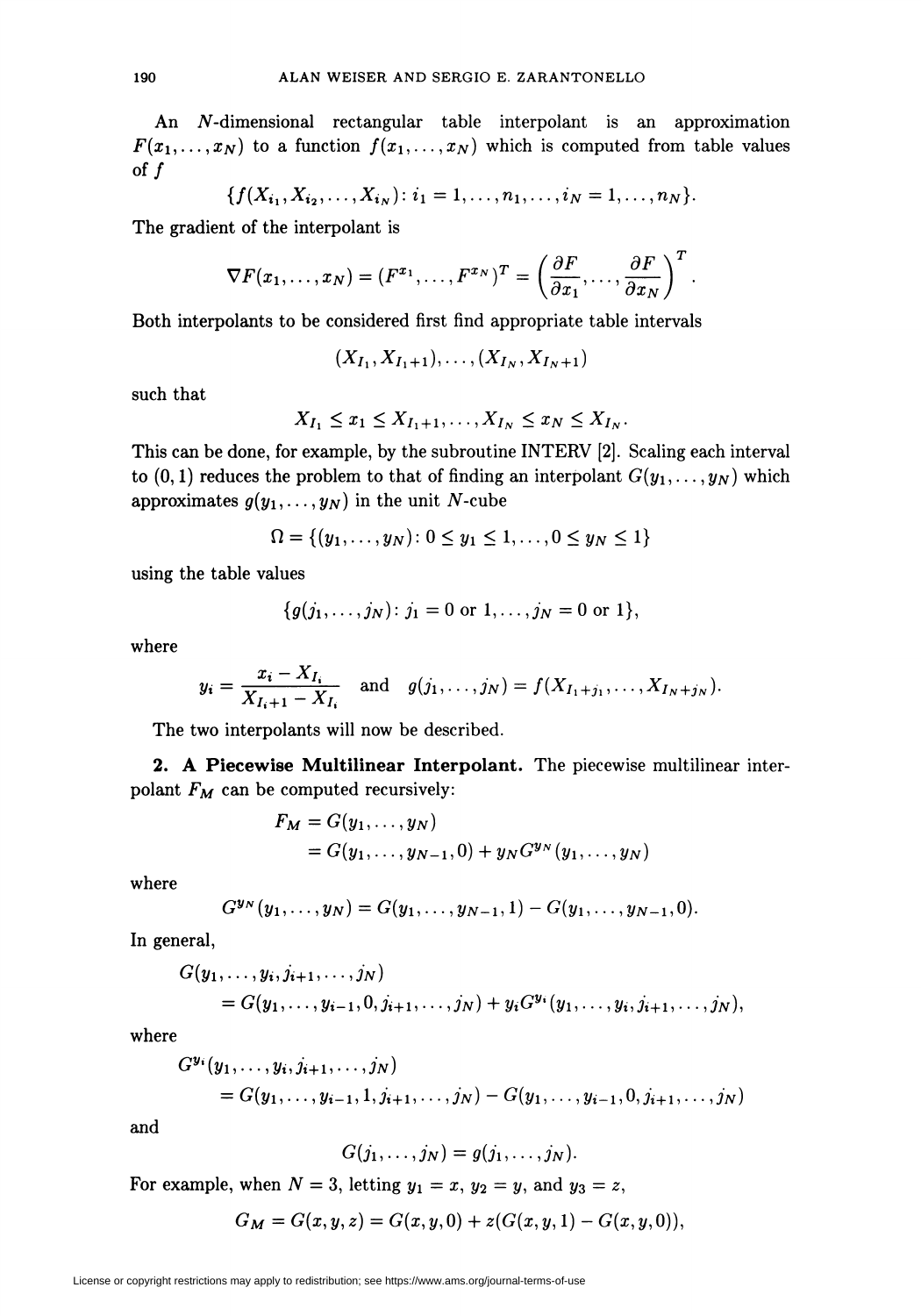where

$$
G(x, y, 0) = G(x, 0, 0) + y(G(x, 1, 0) - G(x, 0, 0)),
$$
  
\n
$$
G(x, y, 1) = G(x, 0, 1) + y(G(x, 1, 1) - G(x, 0, 1)),
$$

and where

$$
G(x,0,0) = G(0,0,0) + x(G(1,0,0) - G(0,0,0)),
$$
  
\n
$$
G(x,1,0) = G(0,1,0) + x(G(1,1,0) - G(0,1,0)),
$$
  
\n
$$
G(x,0,1) = G(0,0,1) + x(G(1,0,1) - G(0,0,1)),
$$
  
\n
$$
G(x,1,1) = G(0,1,1) + x(G(1,1,1) - G(0,1,1)).
$$

The gradient  $\nabla F_M$  can be built up along with  $F_M$  by differentiating the recursion for  $F_M$ :

$$
F_M^{x_i} = G^{y_i}(y_1,\ldots,y_N)/(X_{I_i+1}-X_{I_i}),
$$

where for  $i < N$ ,

$$
G^{\mathbf{y_i}}(y_1,\ldots,y_N)=G^{\mathbf{y_i}}(y_1,\ldots,y_{N-1},0)+y_N G^{\mathbf{y_iy_N}}(y_1,\ldots,y_N),
$$

with

$$
G^{\mathbf{y_i}\mathbf{y_N}}(y_1,\ldots,y_N)=G^{\mathbf{y_i}}(y_1,\ldots,y_{N-1},1)-G^{\mathbf{y_i}}(y_1,\ldots,y_{N-1},0).
$$

In general, for  $k < i$ ,

$$
G^{y_{k}}(y_{1},...,y_{i},j_{i+1},...,j_{N}) = G^{y_{k}}(y_{1},...,y_{i-1},0,j_{i+1},...,j_{N}) + y_{i}G^{y_{k}y_{i}}(y_{1},...,y_{i},j_{i+1},...,j_{N}),
$$

where

$$
G^{\mathbf{y}_{k}\mathbf{y}_{i}}(y_{1},\ldots,y_{i},j_{i+1},\ldots,j_{N})
$$
  
=  $G^{\mathbf{y}_{k}}(y_{1},\ldots,y_{i-1},1,j_{i+1},\ldots,j_{N}) - G^{\mathbf{y}_{k}}(y_{1},\ldots,y_{i-1},0,j_{i+1},\ldots,j_{N}).$ 

These quantities can all be assembled in a single array of length  $2^N$ , as illustrated in Figure 1 for  $N = 3$ . The quantities used to compute  $G_{xyz} = G(x, y, z)$  are circled.



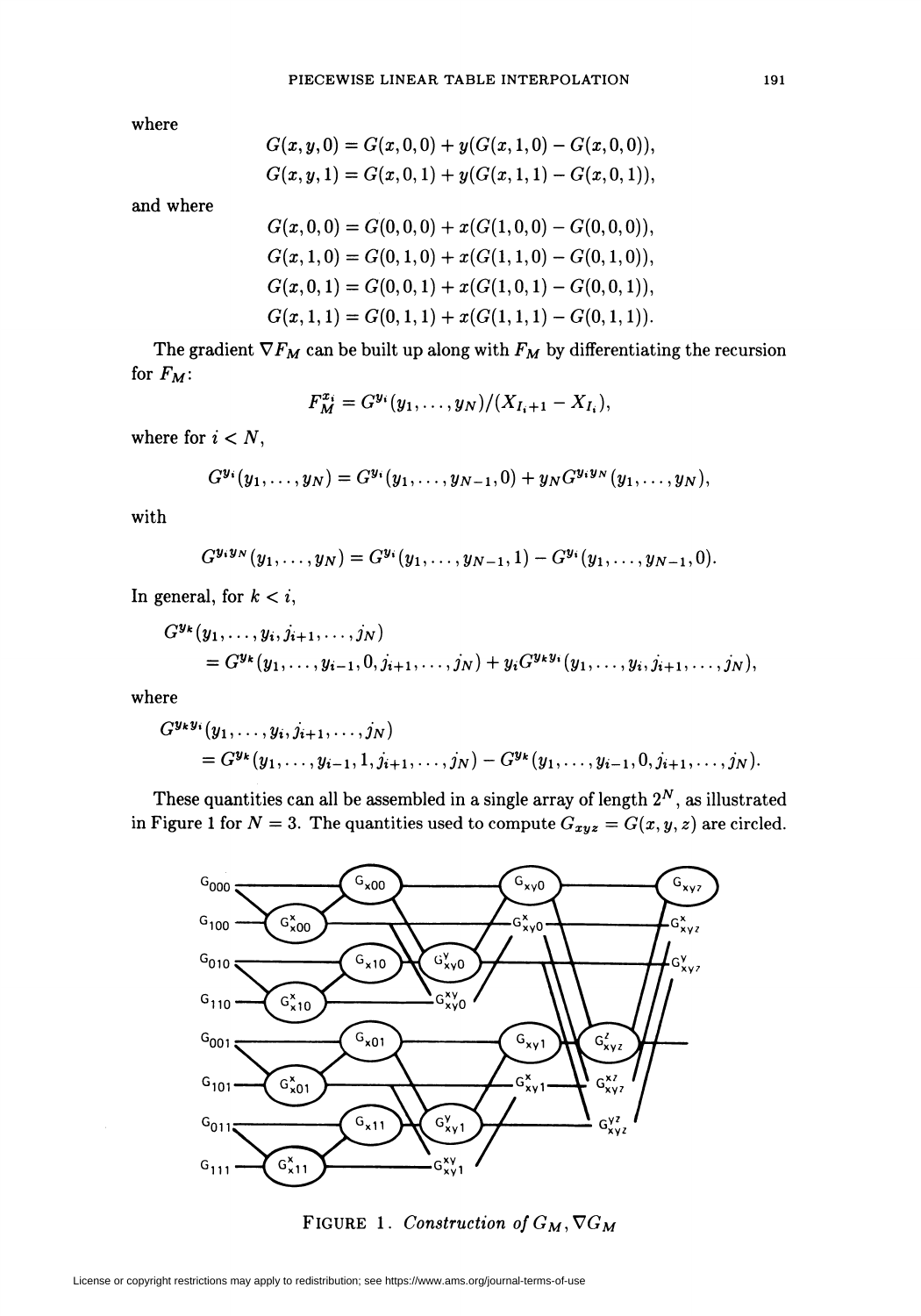Computations are performed column-by-column, left-to-right, so that differencing and then Taylor expansion are performed for each successive direction. It takes  $2^N - 1$  multiplies to compute  $F_M$  and  $2^{N+1} - 2$  multiplies to compute both  $F_M$ and  $\nabla F_M$ .

The pointwise error bound for the piecewise multilinear interpolant is straightforward [3], [8].

THEOREM 2.1. For every 
$$
z = (y_1, ..., y_N)^T
$$
 in the unit N-cube  $\Omega$ ,  

$$
|(g - G_M)(z)| \le z^T (e - z) ||g||/2,
$$

where  $e = (1, \ldots, 1)^T$  and the seminorm  $\|g\|$  is defined by

$$
\|g\|=\sup_{\substack{i=1,\ldots,N\\y \text{ in } \Omega}}\left|\frac{\partial^2 g(y)}{\partial y_i^2}\right|.
$$

The bound is sharp for the function  $g(z) = z^T(e - z)$ ; in this case  $G_M(z) \equiv 0$ . Using a simple scaling argument, one obtains

THEOREM 2.2. For every  $z = (x_1, \ldots, x_N)^T$  within the table limits,

$$
|(f-F_M)(z)| \leq \frac{N}{8}h^2 \sup_{i=1,\ldots,N} \left| \frac{\partial^2 f(x)}{\partial x_i^2} \right|,
$$

where  $h = \max_{i,j} |X_{i,j+1} - X_{i,j}|.$ 

**3. A Piecewise Linear Interpolant.** The piecewise linear interpolant  $F_L$  can be computed by breaking the unit N-cube into the N! simplices [1], [7] of the form

$$
S_{p(1),...,p(N)} = \{(y_1,...,y_N): 0 \le y_{p(1)} \le \cdots \le y_{p(N)} \le 1\},\
$$

where  $(p(1), p(2), \ldots, p(N))$  is a permutation of the integers  $1, \ldots, N$ . The particular simplex of interest is found by sorting the coefficients  $y_1, \ldots, y_N$  of the evaluation point.  $F_L$  is of the form

 $a_0 + a_1y_1 + \cdots + a_Ny_N$ 

in each simplex. The coefficients  $\{a_i\}$  are defined so  $F_L$  matches f at the  $N+1$ corners  $s_0, \ldots, s_N$  of the simplex, where  $s_i$  has 1 in positions  $p(j), j > i$ , and 0 elsewhere.  $F_L$  can be computed as follows:

sort {
$$
y_i
$$
} to determine { $p(i)$ }  
\n $s_0 = (1, ..., 1)^T$   
\n $F_L := g(s_0)$   
\nfor  $i = 1$  to N  
\n $s_i = s_{i-1} - e_{p(i)}$   
\n $F_L := F_L + (1 - y_{p(i)})(g(s_i) - g(s_{i-1}))$   
\nnext *i*,

where  $e_{p(i)}$  has a 1 in position  $p(i)$  and 0 everywhere else. For example, Figure 2 indicates the case  $N = 3, 0 \le y \le z \le x \le 1$ .

The gradient  $\nabla F_L$  can also be evaluated cheaply: for  $i = 1$  to N

$$
F_L^{x_{p(i)}} = \frac{g(s_{i-1}) - g(s_i)}{X_{I_{p(i)}+1} - X_{I_{p(i)}}}
$$

next i.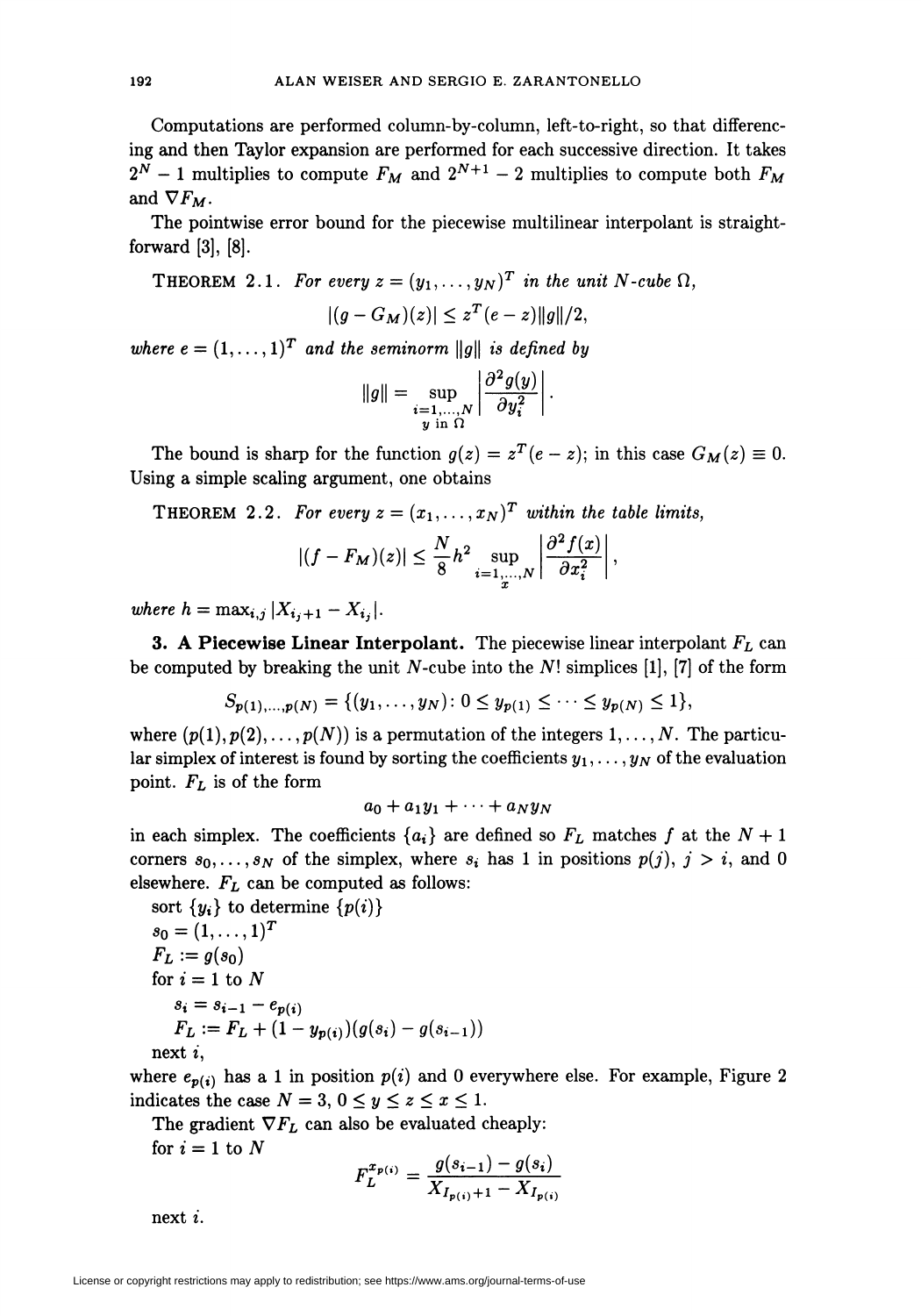

FIGURE 2.  $S_{231}$ 

A pointwise error bound for  $F_L = G_L$  is as follows:

THEOREM 3.1. For every  $z = (y_1, \ldots, y_N)^T$  in the unit N-cube  $\Omega$ ,

 $|(g-G_L)(z)| \leq z^T(e-z)\|\|g\|\|/2,$ 

where  $e = (1, \ldots, 1)^T$  and the seminorm  $\|\|g\|\|$  is defined by

$$
|\|g\|| = \sup_{\substack{\theta^T \theta = 1 \\ y \text{ in } \Omega}} |D_\theta^2 g(y)|,
$$

where  $D_{\theta}g(y)$  is the directional derivative

$$
D_{\theta}g(y)=\lim_{h\to 0}\frac{g(y+h\theta)-g(y)}{h}.
$$

Proof. In barycentric coordinates,

$$
z=\sum_{i=0}^N c_i s_i,
$$

where  $0 \le c_i \le 1$  for all  $i$  and  $\sum_{i=0}^{N} c_i = 1$ . By Taylor's theorem, for each  $i$ ,

$$
g(s_i) = g(z) + (\nabla g(z))^T (s_i - z) + (s_i - z)^T (s_i - z) D_\theta^2 g(\xi_i)/2
$$

for some  $\xi_i$  on the line segment between  $s_i$  and z, and

$$
\theta = (s_i - z) / ((s_i - z)^T (s_i - z))^{1/2}.
$$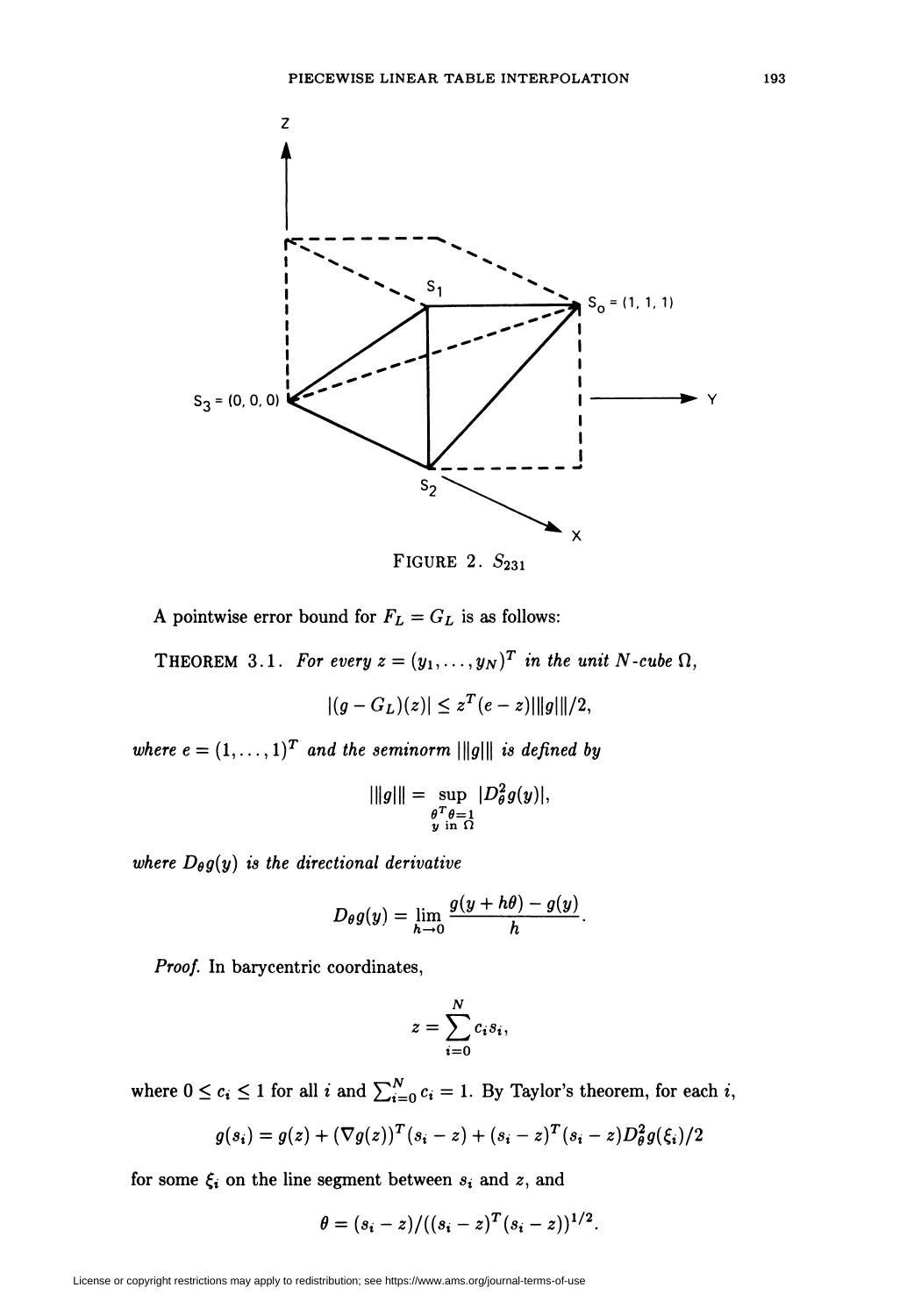Then

$$
G_L(z) = \sum_{i=0}^{N} c_i g(s_i) = \sum_{i=0}^{N} c_i g(z) + \sum_{i=0}^{N} (\nabla g(z))^T c_i (s_i - z)
$$
  
+ 
$$
\sum_{i=0}^{N} c_i D_{\theta}^2 g(\xi_i) (s_i - z)^T (s_i - z)/2
$$
  
= 
$$
g(z) + \sum_{i=0}^{N} c_i D_{\theta}^2 g(\xi_i) (s_i - z)^T (s_i - z)/2.
$$

Therefore,

$$
|(g - G_L)(z)| \leq \sum_{i=0}^{N} c_i (s_i - z)^T (s_i - z) ||g|| ||/2.
$$

By symmetry, it now suffices to consider the simplex

$$
S_{1,\ldots,N} = \{(y_1,\ldots,y_N): 0 < y_1 < \cdots < y_N = 1\}.
$$

It can be verified by induction that in this simplex,

$$
c_0 = y_N, \quad c_i = y_{N-i} - y_{N-i+1}, \quad c_N = 1 - y_1
$$

and

$$
(s_0 - z)^T (s_0 - z) = (1 - y_1)^2 + \dots + (1 - y_N)^2,
$$
  
\n
$$
(s_i - z)^T (s_i - z) = (1 - y_1)^2 + \dots + (1 - y_{N-i})^2 + y_{N-i+1}^2 + \dots + y_N^2,
$$
  
\n
$$
(s_N - z)^T (s_N - z) = y_1^2 + \dots + y_N^2,
$$

for  $0 \lt i \lt N$ . Cancelling terms,

$$
\sum_{i=0}^{N} c_i (s_i - z)^T (s_i - z) = z^T (e - z). \quad \Box
$$

The bound is sharp for the function  $g(z) = z^T(e-z)$ ; in this case  $G_L(z) \equiv 0$ . This theorem could also have been proved using direct induction in the original coordinates: The resulting  $\theta$ 's would only occur in directions parallel to simplex edges.

As before, by a scaling argument, one has

THEOREM 3.2. For every  $z = (x_1, \ldots, x_N)^T$  within the table limits,

$$
|(f - F_L)(z)| \le \frac{N}{8} h^2 \sup_{\substack{\theta^T \theta = 1 \\ x}} |D_\theta^2 f(x)|.
$$

**4. Discussion.** We tested the relative computer times to evaluate  $F_M$  and  $F_L$ on an IBM 3081 computer using single precision and a simple bubble sort for  $F_L$ . In this environment, floating-point multiplies and compares took about the same time. We found that once the intervals of interest had been selected, evaluating  $F_M$  took about twice the time as  $F_L$  for  $N = 4$ , and about 27 times the time for  $N = 10$ .

Except for the norms on  $g$ , the pointwise error bounds for the two interpolants are identical, and the two interpolants are usually of comparable accuracy. Both interpolants are continuous and monotone.  $F_L$  is continuous because the points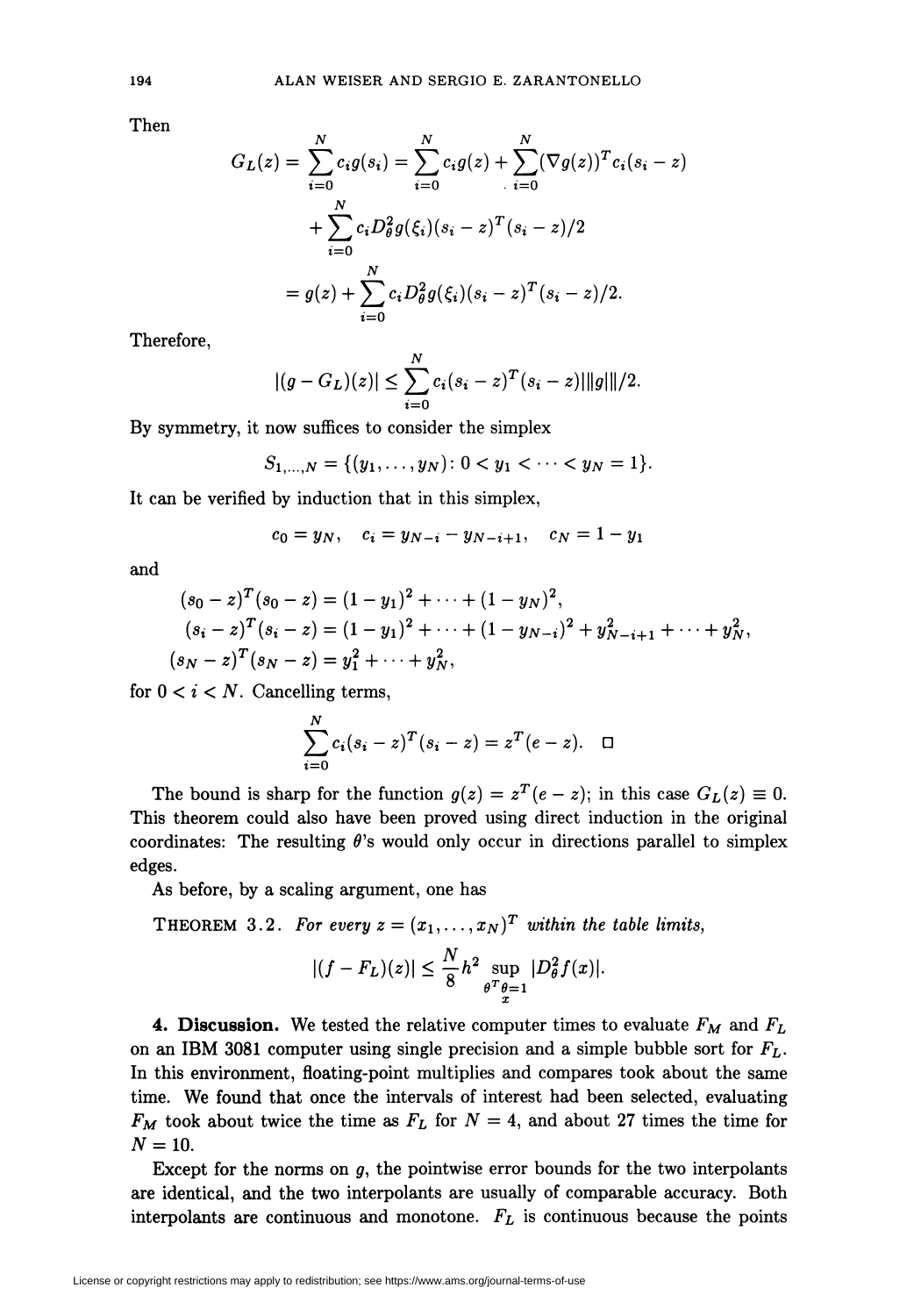

 ${s_0}$  are chosen in a consistent way. Global continuity of  $F_L$  would not hold if the point  $s_0$  in each N-cube was chosen independent of orientation (Figure 3).

Each evaluation of  $F_L$  depends on  $N + 1$  table entries, while each evaluation of  $F_M$  depends on  $2^N$  table entries. Thus, using  $F_L$  can require many fewer function evaluations if table entries are only computed when needed. Since  $\nabla F_L$  is constant in each simplex, Newton's method applied to a vector function with components of the form of  $F<sub>L</sub>$  converges in one step after the simplex containing the solution is reached  $(cf. [1])$ .



 $F_L$  has a systematic preference in each N-cube for the direction from  $s_N$  to  $s_0$ (Figure 4a). For instance, the value at the center of the  $N$ -cube depends only on the table values at  $s_0$  and  $s_N$ . A variant that reduces the directional preference and maintains global continuity chooses  $s_0 = (i(1), \ldots, i(N))$ , where each  $i(j)$  is chosen so that the global index  $I_i + i(j)$  is even (Figure 4b). The resulting interpolant, in effect, changes coordinates from  $y_j$  to  $1 - y_j$  whenever  $i(j) = 0$ .

Exxon Production Research Company P.O. Box 2189 Houston, Texas 77252-2189